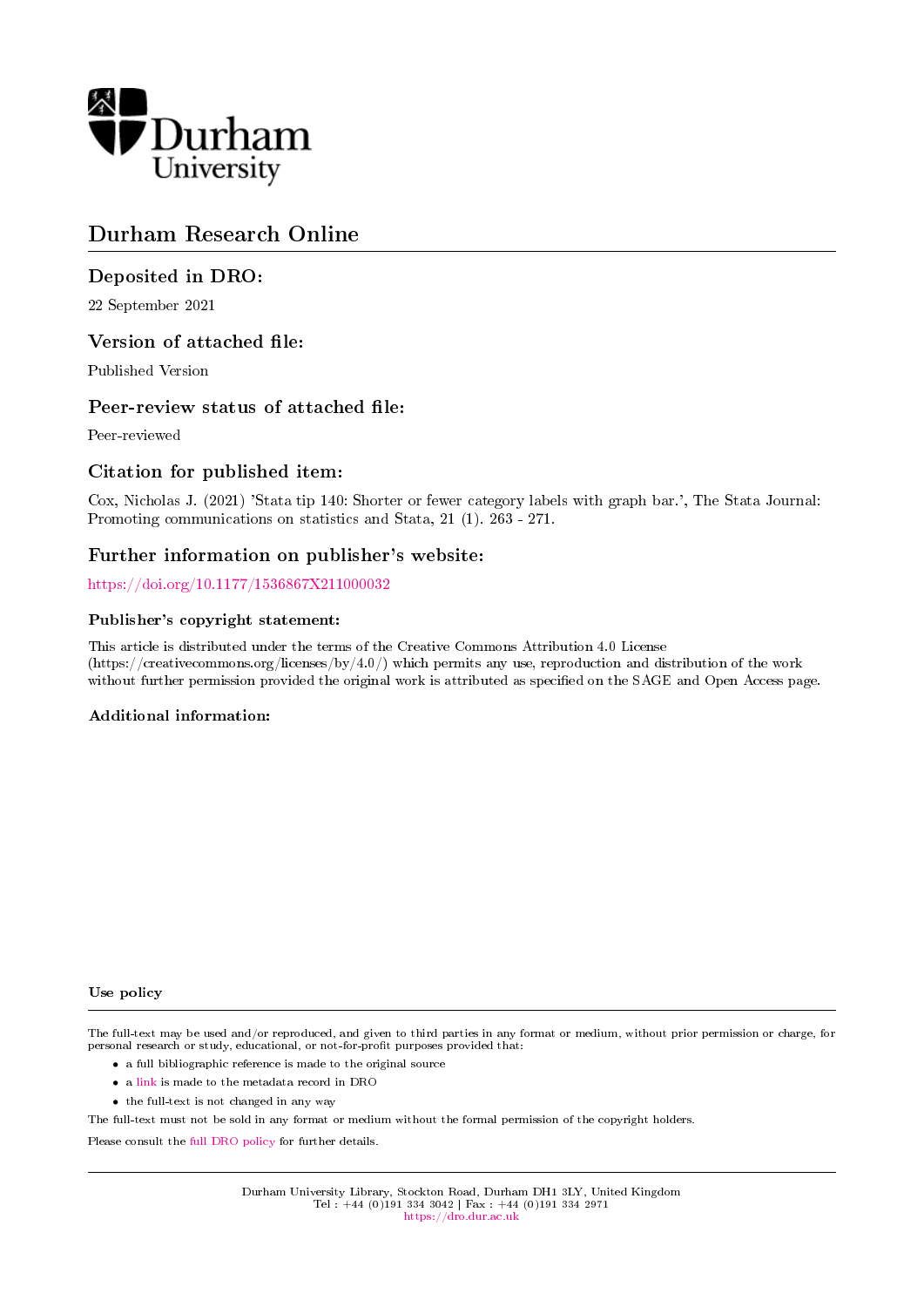# Stata tip 140: Shorter or fewer category labels with graph bar

Nicholas J. Cox Department of Geography Durham University Durham, UK n.j.cox@durham.ac.uk

## 1 The problem: Messy category labels with graph bar

Stata does not have the concept of a categorical variable, but statistical people do, as shown by many book titles alone (for example, [Fienberg \[1980\]](#page-9-0); [Lloyd \[1999\]](#page-9-1); [Simonoff](#page-9-2) [\[2003\]](#page-9-2); [Tutz \[2012\]](#page-9-3); [Agresti \[2013\]](#page-9-4); [Long and Freese \[2014\]](#page-9-5)). The categories of such variables are distinct and often, but not necessarily, few in number. Examples are differing disease condition, employment status, or land cover type. A categorical variable in Stata can be stored as string; as numeric with value labels; or sometimes as just numeric, as when the number of cars or cats or children in households is just a discrete count that you want to treat as categorical.

The main focus of graph bar and its siblings graph hbar and graph dot is showing data or results for one or more outcomes and for distinct values of categorical predictor variables. Typically, the categorical predictors are named in the over() or by() option, or both. That way of thinking does not rule out using any of these commands in other ways. In practice, the difficulties discussed in this tip arise most commonly with graph bar, but if the solutions help with the other commands, that is fine. Also, those difficulties arise often with predictor variables that a researcher would not think of as categorical at all. The leading example here has that flavor.

The general problem addressed in this tip is that you are using graph bar and your categorical axis labels are a mess. They overlap and you need shorter labels, or fewer labels, or perhaps both. Although it may seem puzzling or even perverse, graph  $bar$  does not have an x axis; the horizontal axis is thought of as a categorical axis. The y axis is as usual the vertical axis showing outcome values or means or counts or whatever else the graph shows. One good reason for that idiosyncrasy is that typing graph hbar or graph dot instead flips the axes and indeed often improves the graph. The y axis remains the axis that shows the outcome, even though it is now horizontal. You would not want to have to edit a series of options naming  $x$ -axis properties to the corresponding y-axis properties, and conversely, which is what graph twoway often requires if you change axes.

The example in this thread of a bar chart for time series raises just about all the generic issues that arise commonly. It also raises some specific issues for time series that are frequent.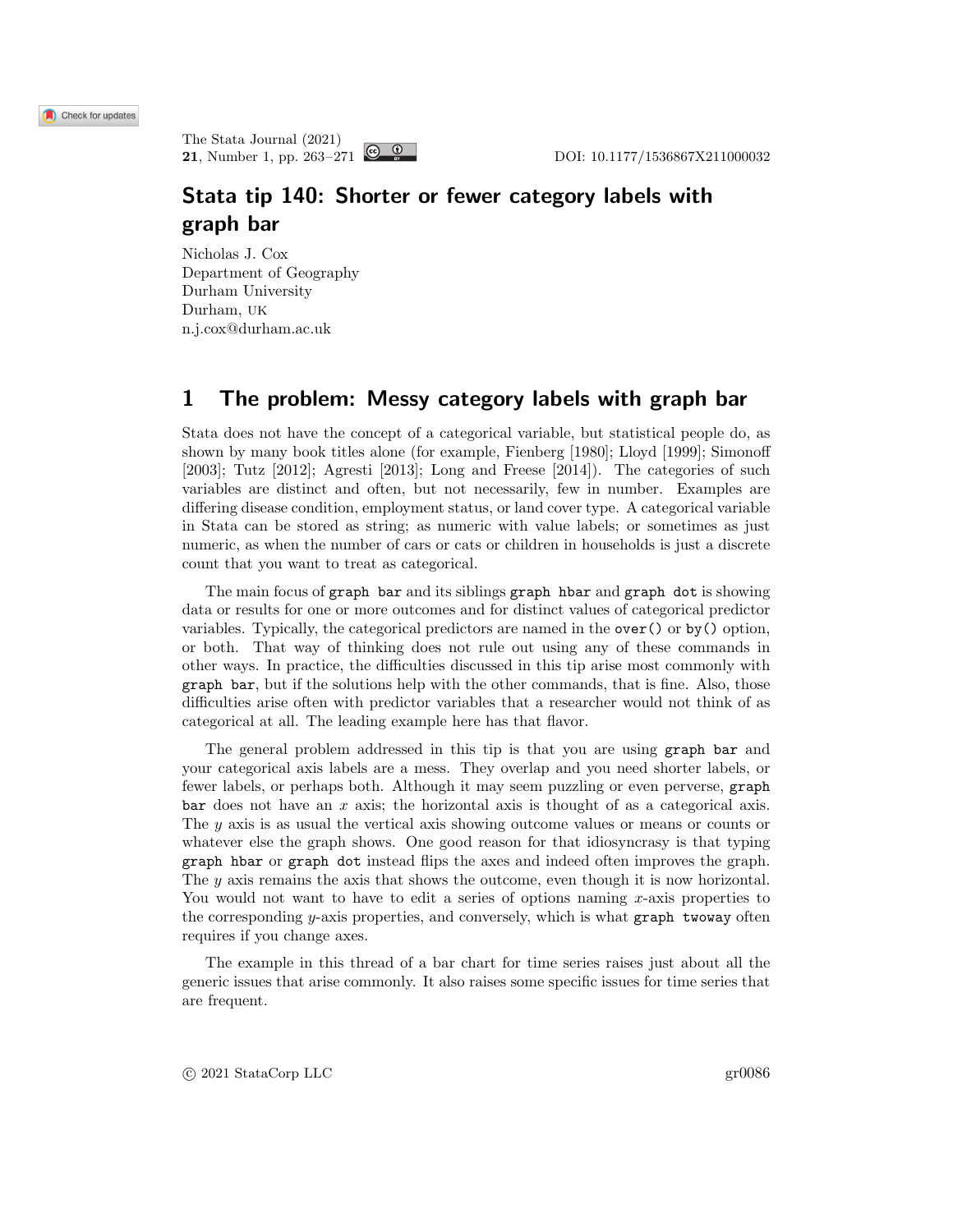The immediate stimulus for this tip was a thread on Statalist,

[https://www.statalist.org/forums/forum/general-stata-discussion/general/](https://www.statalist.org/forums/forum/general-stata-discussion/general/1565227-graph-bar-over-year-how-to-shorten-displayed-year-labels) [1565227-graph-bar-over-year-how-to-shorten-displayed-year-labels](https://www.statalist.org/forums/forum/general-stata-discussion/general/1565227-graph-bar-over-year-how-to-shorten-displayed-year-labels)

which started on 24 July 2020. R. Allan Reese in particular made one suggestion incorporated here.

Let's dive in and consider the use of a bar chart for two time series from the Grunfeld dataset bundled with your version of Stata. Bars side by side for two or more variables are often wanted and one of the attractions of graph bar.

We are setting on one side any discussion of whether some other kind of graph, such as a line chart, would be better; or of whether it is a good idea to juxtapose two series that may not have even the same units of measurement.

Time in the Grunfeld dataset is each year from 1935 to 1954, but graph bar does not know or care that one variable is time. The default sort order for time as a numeric categorical variable is almost always what you want anyway, but graph bar pays no attention to any gaps or unequal spacing of time values.

To set yet other details out of the way, let's say that we have decided in advance what bar colors we want and where the legend should go. In practice, a script for your own data may go through several iterations as you play with possibilities and discover small points to be resolved.

```
. webuse grunfeld
```

```
. set scheme sj
```
- . local opts1 bar(1, fcolor(gs14) lcolor(black))
- > bar(2, fcolor(gs3) lcolor(black))
- . local opts2 legend(pos(11) ring(0) col(1))
- . graph bar (asis) invest kstock if company == 1, over(year) `opts1´ `opts2´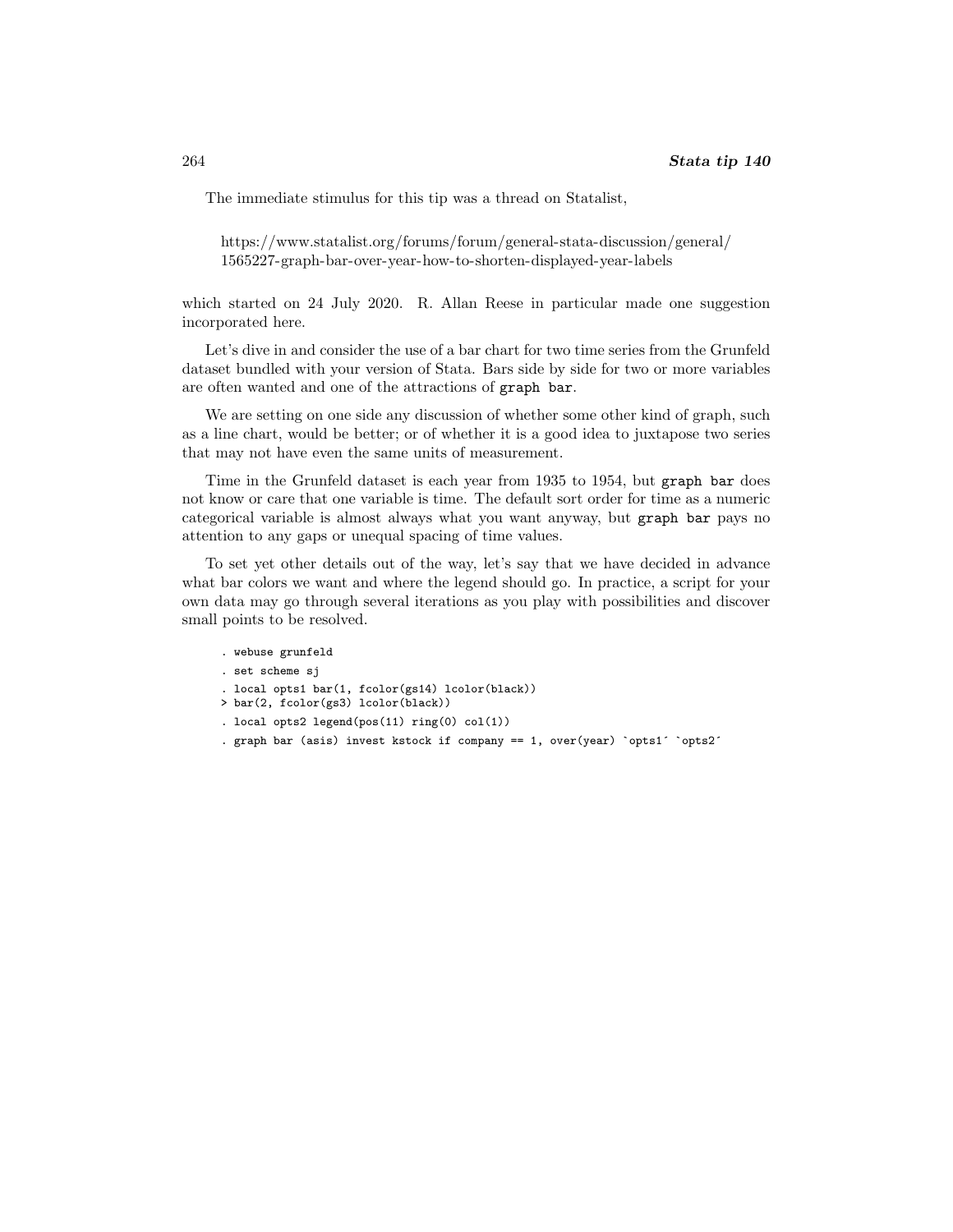

Figure 1. The time labels overlap. What to do?

Figure 1 is evidently poor, even though there are only 20 distinct years here. As you know, very many time series include far more times, but 20 is enough to cause a mess.

The thinking of graph bar is that you care about all your categories, so you want to know what each one is. But the default that every predictor value—every distinct category—is matched by an explicit text label is not always what you want for time series.

## 2 Possible solutions

### 2.1 Possible solution: Use graph hbar instead

Very often, the answer is simply to go horizontal by using graph hbar, not graph bar. Many of the vertical bar charts I see (some people call such charts "column charts") would be better off horizontal, giving space for longer, readable text labels and avoiding solutions that are awkward if not horrible, such as vertical labels, labels on a slant, overabbreviated labels, or labels in a tiny font size.

When this is the answer, good, and you bail out here.

For time series, this is not usually an acceptable answer. There is a strong convention across many fields that time belongs on the horizontal axis. Put your time variable on a vertical axis, and someone reviewing your work is likely to query that directly.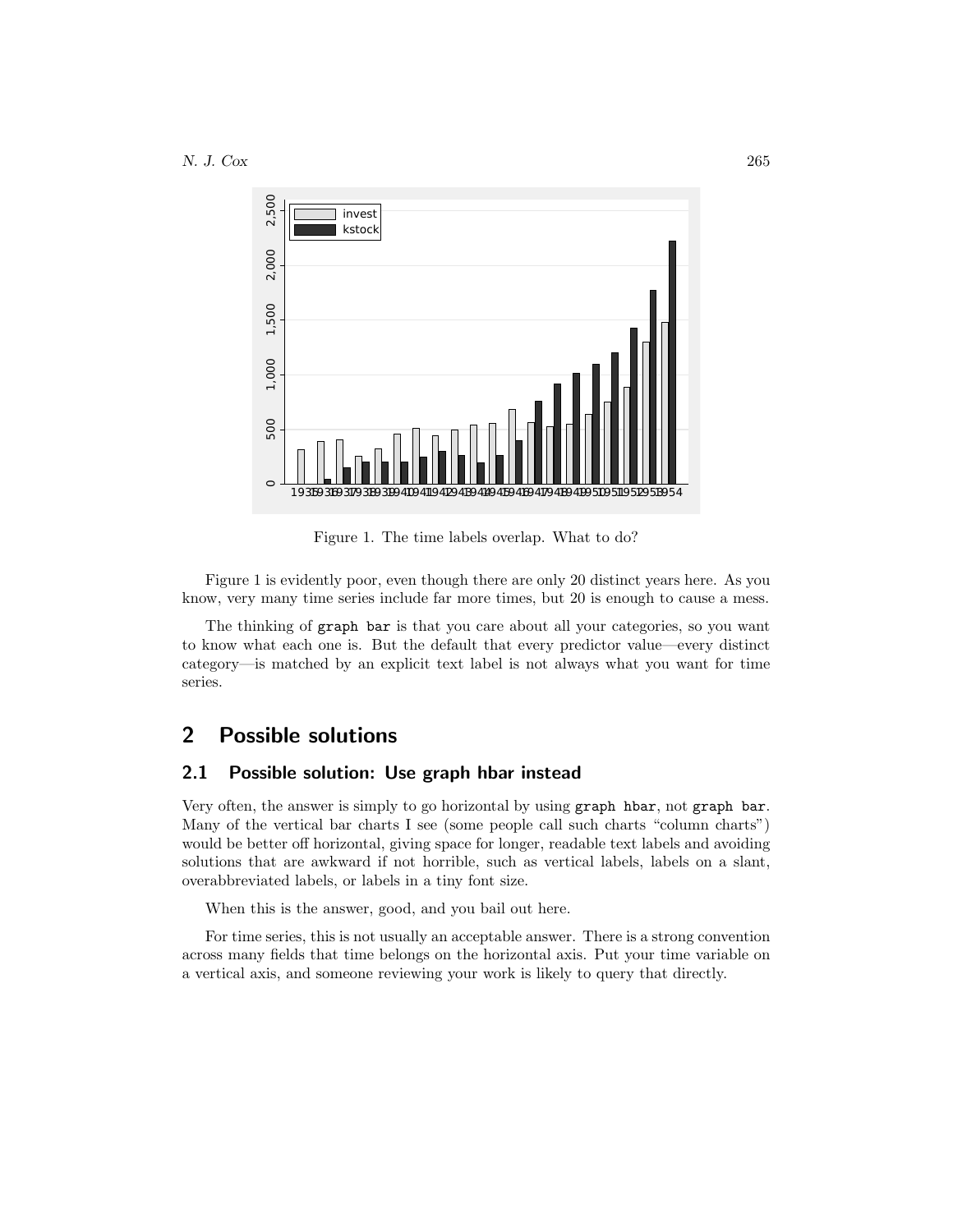### 2.2 Possible solution: Use shorter text labels through value labels

You could assign value labels, such as "35" to 1935. graph bar respects value label definitions. You are in charge and are not obliged to use the same recipe throughout, so, for example, first and last value labels could be full length, say, "1935" or "1954".

Typing out definitions for 20 value labels (to say nothing of many more, as would be needed for longer series) is less fun than writing a loop to write code for your later label command. If you are new to loops, or indeed to local macros, my recent column [\(Cox 2020\)](#page-9-6) provides a tutorial introduction.

```
. local call
. forvalues i = 1/20 {
  2. \qquad \qquad local show = j' + 34<br>3. \qquad \qquad local year = 19 show
  3. \qquad local year = 19^{\circ} show<sup>\leq</sup> 4. \qquad local call \qquadcirc call \qquadcirc ve
               local call `call´ `year´ "`show´"
  5. }
. label define year `call´
. label value year year
. graph bar (asis) invest kstock if company == 1, over(year) `opts1´ `opts2´
```
The initial statement

. local call

deserves comment. Thereby, I blank out any contents of the local macro call that exist (equivalently, I delete the macro if it exists). That way, I will not get bitten because of whatever is left behind in the macro from any previous code. This device will be used repeatedly in what follows. Here the macro does not exist at the outset, but explicitly blanking it out is suggested as good style.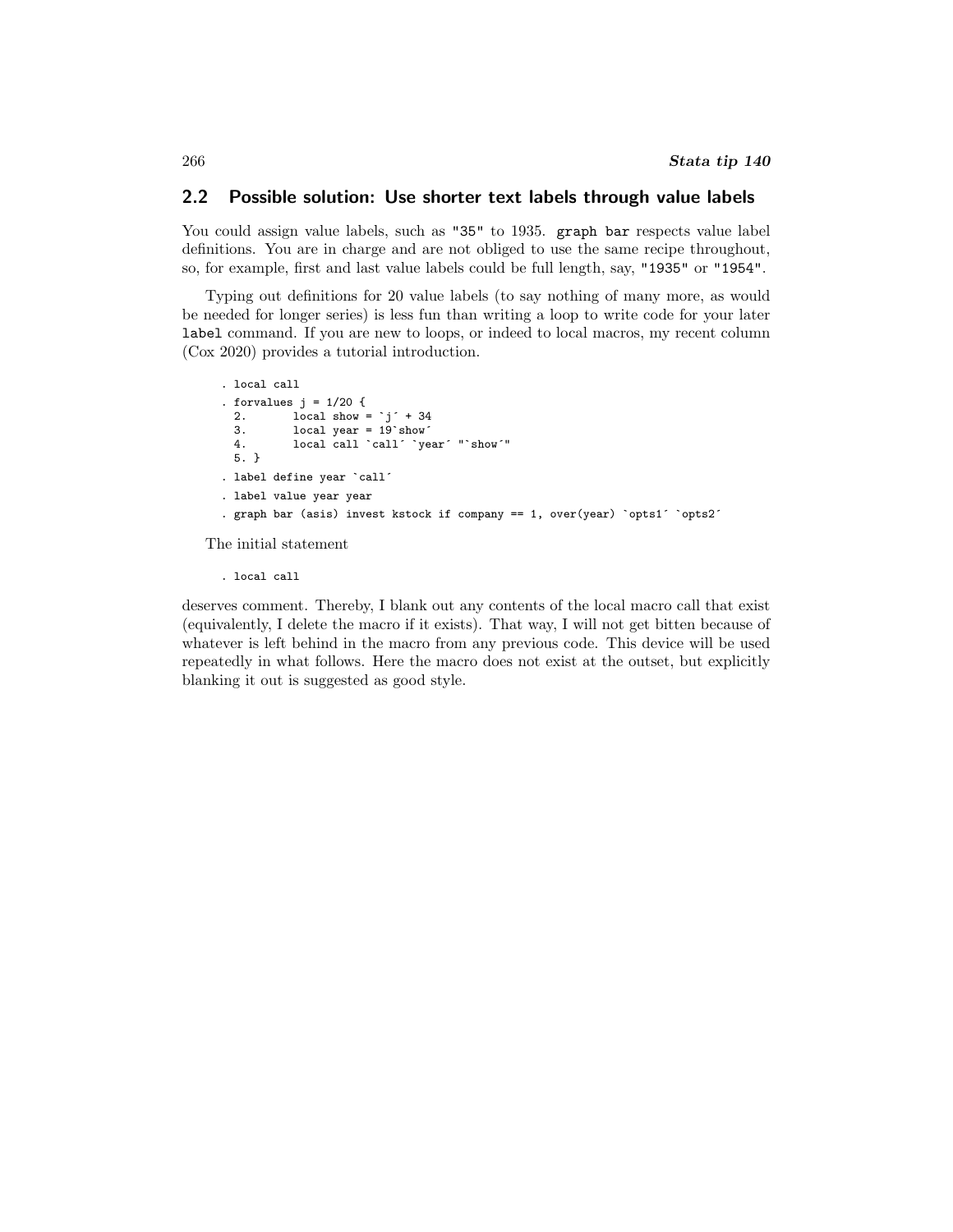

Figure 2. Insisting on shorter text labels (through value labels) removes the overlap. There are still questions: Do you want all those labels? Would this work with more distinct times?

Figure 2 is much better. You might want to stop here. But to spell out what is key: What we did was set up value labels such as "35" for 1935. Then, graph bar did not need to be told to look for and use value labels when they exist. Its expectation, as said, is that the variable named to  $\text{over}()$  is categorical. If that variable is numeric, then it is very likely to have value labels attached.

So far so good, but even for this example you might think "too many labels!". Your real data might be a time series with many more values, and if so, you really would think that.

Value labels that are just "35" to "54" for 1935 to 1954 are easy enough, but what if your years were 2000 to 2019 and you wanted the graph to show "00" to "19"? See a previous tip [\(Cox 2010\)](#page-9-7) for how to get leading zeros when wanted.

Note that although you can set some of your value labels to spaces or even more exotic characters such as char(160) or uchar(160), such value labels are not honored by graph bar. So we need some other device.

### 2.3 Possible solution: Use relabel()

The help for graph bar tells you about this suboption, enabling you to spell out whatever text you want. That does allow blanking out in a strong enough sense. In our running example, graph bar numbers the bars 1 to 20 (and so not 1935 to 1954). Here I write code using a loop for the suboption relabel() such that odd-numbered bars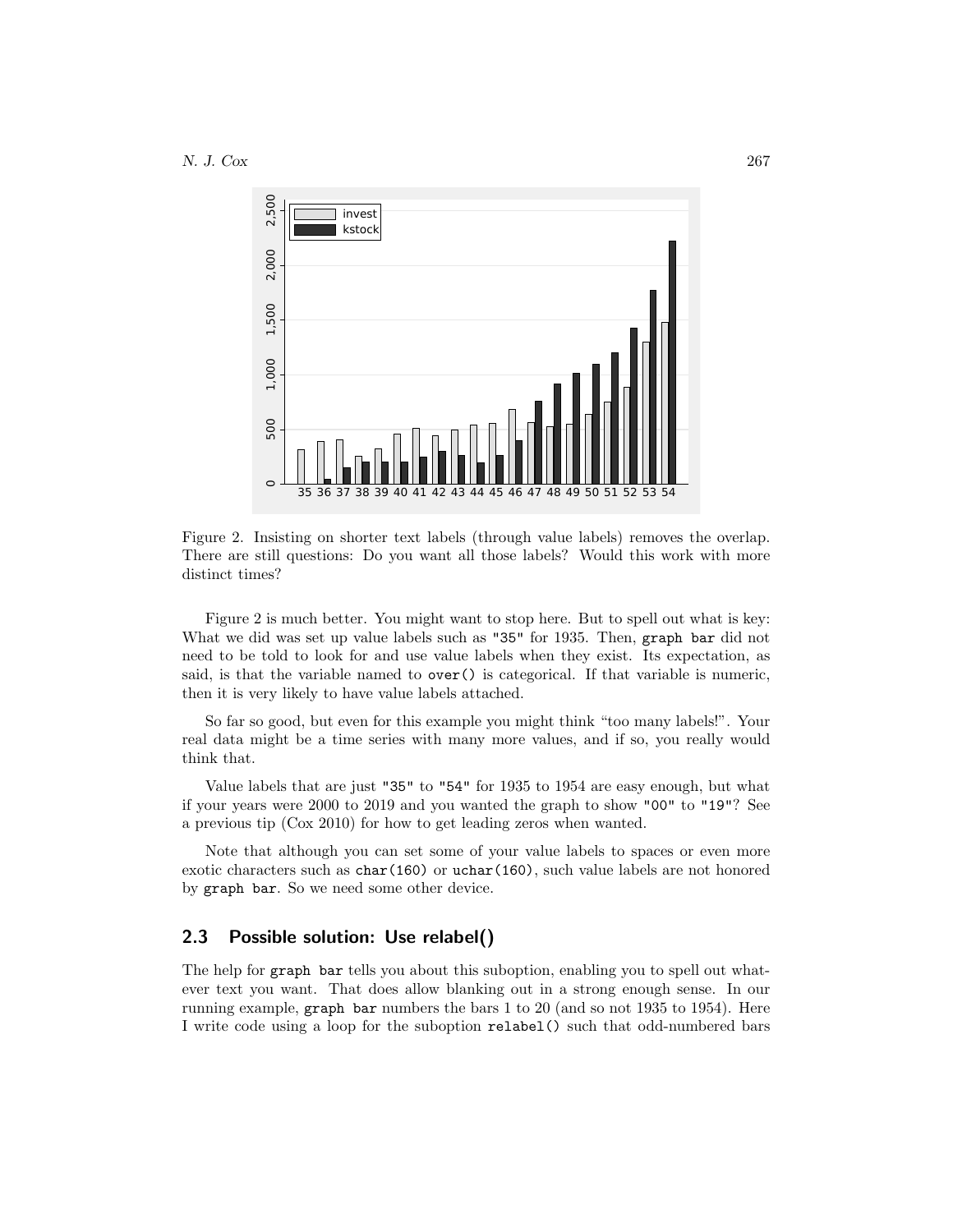have as text a two-digit year (omitting century information) and even-numbered bars have as text a space (which you should not notice, except as resembling no text). Detail: an empty string will not work, because the command will not believe that you do not want a label at all.

```
. local call
. forvalues j = 1/20 {
  2. local show = \dot{j} + 34
  3. if mod(`j´, 2) local call `call´ `j´ "`show´"
  4. else local call `call´ `j´ " "
 5. }
. graph bar (asis) invest kstock if company == 1, over(year, relabel(`call´))
> `opts1´ `opts2´
```


Figure 3. Every other year label is blanked out. Strictly, you are seeing spaces as value labels for even years, but the effect is identical.

Figure 3 shows the effect of showing fewer text labels.

If the mod() function is new to you, here is the small story. mod() returns the remainder on dividing its first argument by its second argument. (This is a long-standing abuse of terminology, because in mathematics the modulus is the divisor, not the remainder.) Division by 2 yields remainder 1 from odd integers and remainder 0 from even integers. A merit of this function is that it can be applied quite generally. A previous tip [\(Cox 2007\)](#page-9-8) if anything understated that case. Indeed, functions in Stata are often undervalued by users [\(Cox 2011\)](#page-9-9). So, in this example, if we wanted to show 1935 1940 1945 1950, these years have remainder 0 on dividing by 5. As a detail relevant to that example, note that graph bar will not let you show a label of 1955, because there is no bar for 1955 to label.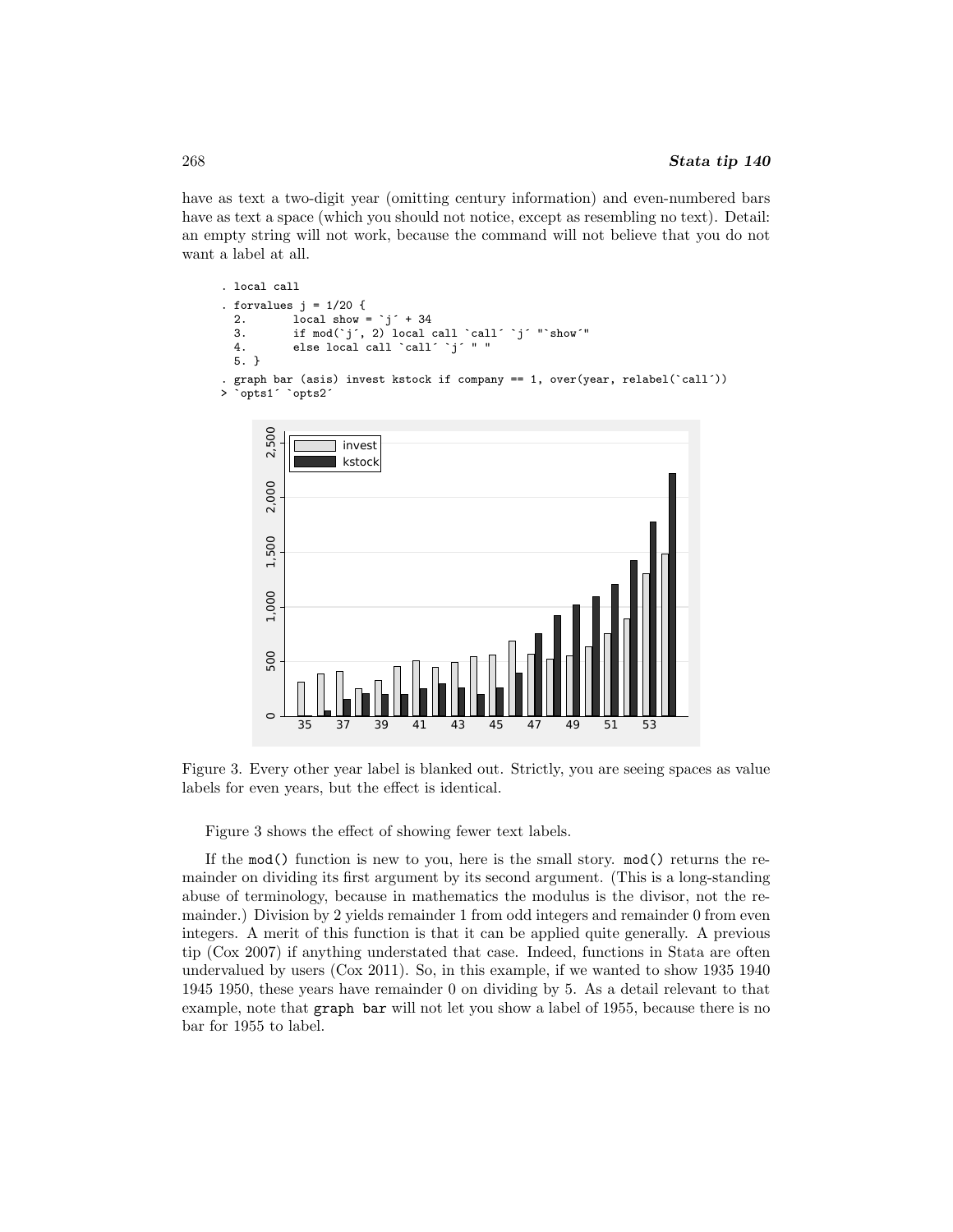A guess suggests, and experiment confirms, that for these data we have enough space to show 1935 1937 to 1953. Let's clear the value labels out of the way and just show spaces instead of the even-numbered years.

```
. label val year
. local call
. forvalues j = 2(2)20 {
  2. local call `call´ `j´ " "
. }
  . graph bar (asis) invest kstock if company == 1, over(year, relabel(`call´))
> `opts1^ `opts2^
```


Figure 4. Showing every other year works well for these data. Strictly, the text for omitted years is a space, but the effect is as desired.

Figure 4 is in my view better than any previous figure. The same amount of text is shown on the  $x$  axis, but few readers should have difficulty imagining the omitted labels. There is not the puzzle of decoding 35 to 53 as years in their century.

#### 2.4 Possible solution: Use twoway bar instead

You may be thinking that all of this is more messing around than you want for a very mundane problem. Is not there a simpler solution? For time series, there is, and it hinges on switching to twoway bar.

For bars side by side, you need to work a little at defining offset variables [\(Cui](#page-9-10) [2007\)](#page-9-10). For two bars, we move one bar to the left and one bar to the right. We do need some small arithmetic to determine not just bar offsets but also good bar widths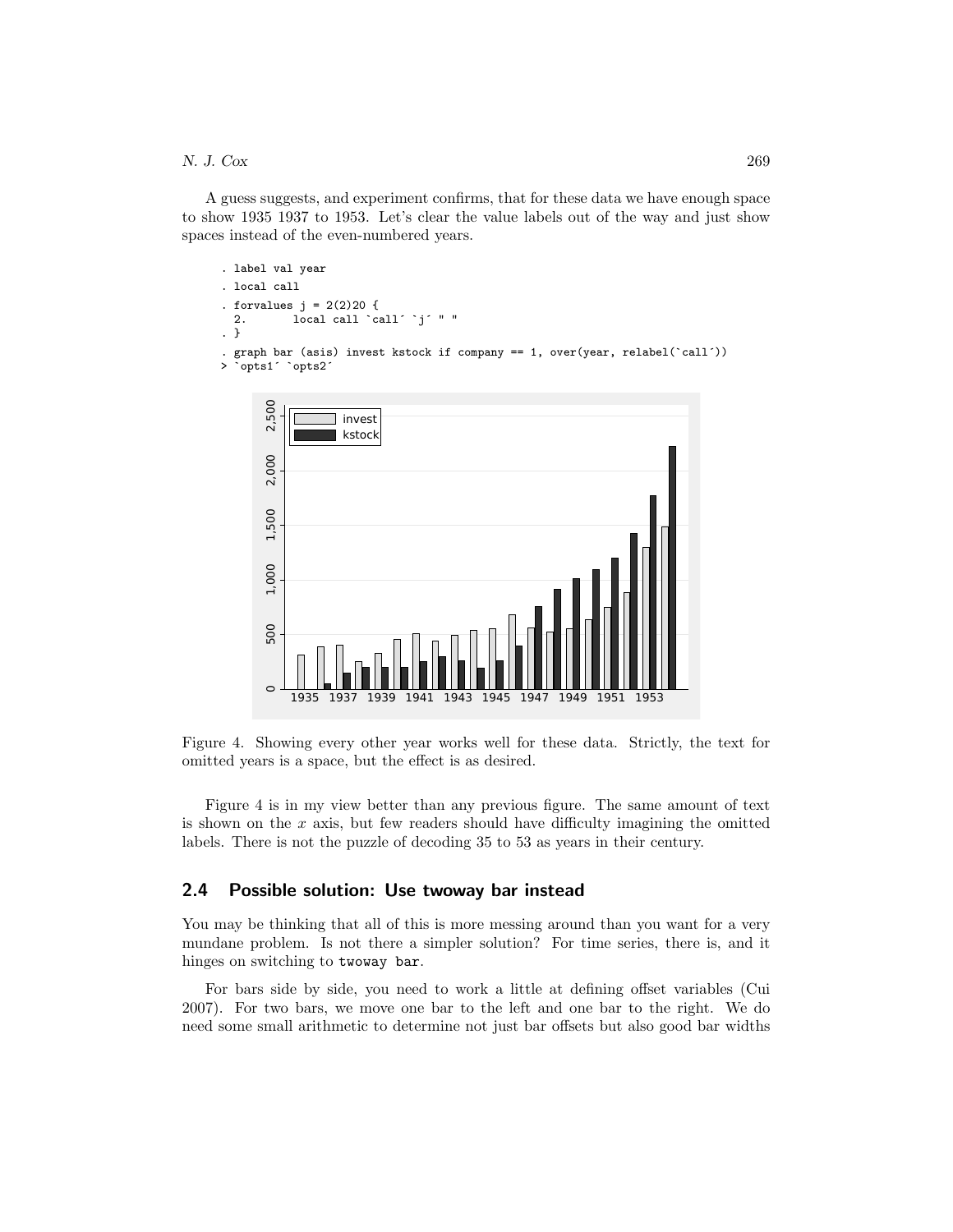(which default to 1). Although we do not spell out any details, you could set up three or more bars, with the usual trade-off between the information gain in encoding several variables and the difficulty of decoding the several bars easily and effectively.

Now, your horizontal axis labels really are controllable simply and directly by the option xlabel(). Partly to show that we can, this final example uses axis labels every 5 years for simplicity, including the previously out-of-reach 1955:

```
. generate yearL = year -0.15. generate yearR = year + 0.15. twoway bar invest yearL if company == 1, bar(0.3) fcolor(gs14) lcolor(black)
> || bar kstock yearR, barw(0.3) fcolor(gs3) lcolor(black) xla(1935(5)1955)
> `opts2´
```


Figure 5. Just use twoway bar instead. You need to work at defining offset variables, but once that is done, it is downhill all the way.

Figure 5 plots one series of bars against one year variable offset left and the other series against one year variable offset right. The upshot is that twoway does not know what I want as  $x$ -axis title. That is fine by me, because I do not want to display an axis title like "year" at all. If I want or need to explain that series are plotted against year, I can do that in the text option I write in my text editor or word processor. Often enough, it will be clear from context. Your teachers were more right than wrong in urging you to explain every graph axis, but calendar year can be an honorable exception.

Many users start with twoway in any case for time series. If the time series has gaps or missing values, that is a really good idea. If you want line charts, unconnected or connected, it is essential.